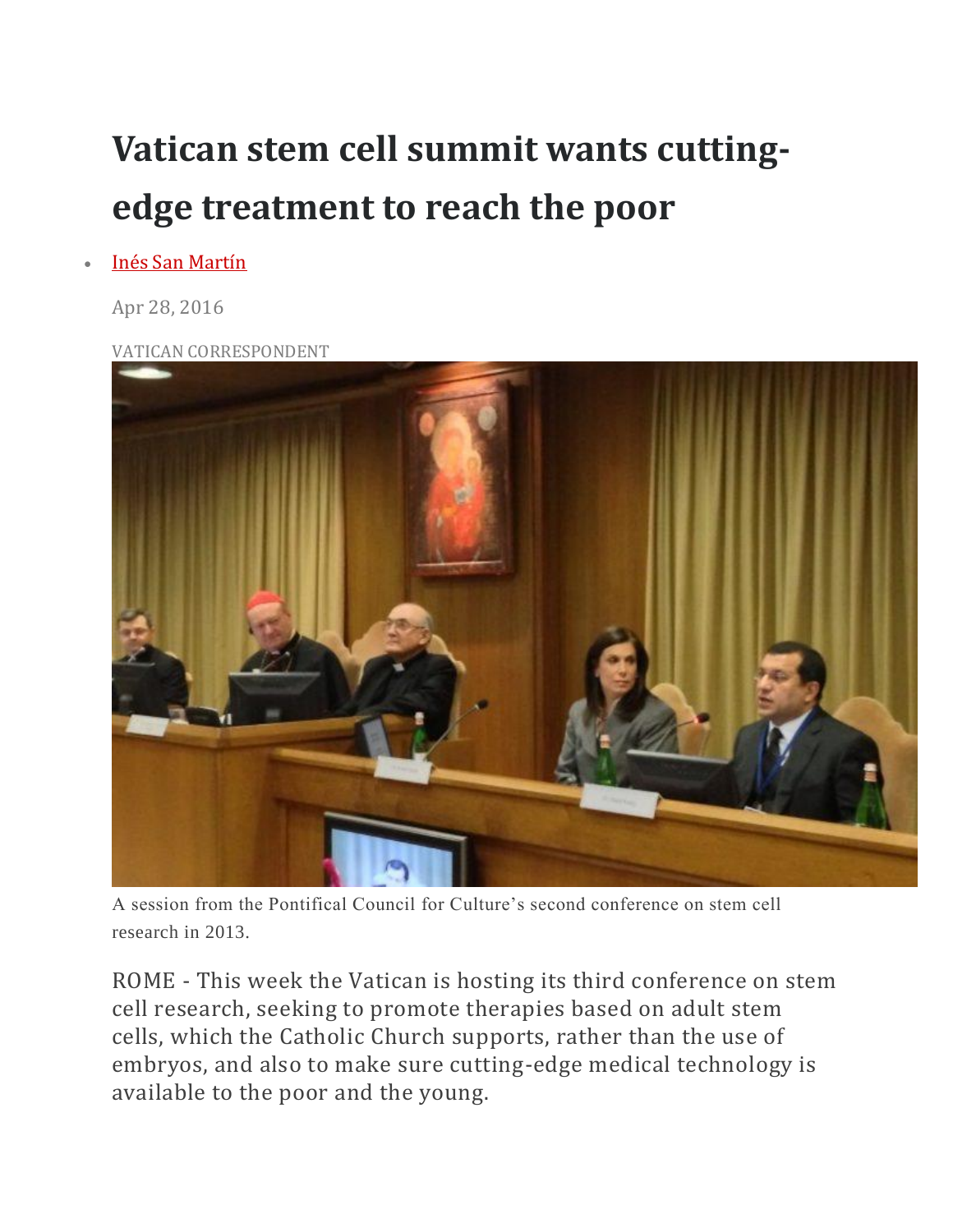The April 28-30 meeting will bring together scientists, physicians, patients, philanthropists, religious leaders, and government officials in a conversation about the healing potential of stem cell therapy. It will be co-hosted by the Vatican's Pontifical Council for Culture, headed by Italian Cardinal Gianfranco Ravasi, and the U.S.-based Stem for Life Foundation, a non-profit based in New York originally created to foster treatments based on the use of adult cells. Among the political leaders who will be on hand is U.S. Vice President Joe Biden, as part of his "Moonshot" campaign to encourage a cure for cancer.

According to Ravasi, Biden's presence "has no political meaning in the strict sense, but it has a political meaning in a noble sense." The presence of clergy, he added in a press conference held in Rome on Tuesday, is meant to showcase the interest that the Catholic Church has to take in cell research which "goes beyond scientific research."

The reason behind scientific research, he said, is finding a cure not only for cancer and diabetes, but also, and this is one of the scopes of the conference, rare childhood diseases.

"What does it mean to be born ill?" Ravasi said, quoting the name of another conference which he'll inaugurate in early May.

"From the cultural [and] theological perspective, humanity has always encountered this: the suffering, the pain of the innocent," he said.

Dr. Robin Smith, president of the Stem for Life Foundation, said the special attention to "sick children and marginalized populations" emphasizes the results of discussions the organizing committee had with Pope Francis, while reflecting "his concern for young people who are sick and suffering."

The Argentine pontiff has spoken about children suffering, and his inability to explain it, on various occasions.

In early 2015, when he was visiting the Philippines, he told a young girl who had asked him "Why does God allow children to suffer?", that she'd asked "the only question that doesn't have an answer."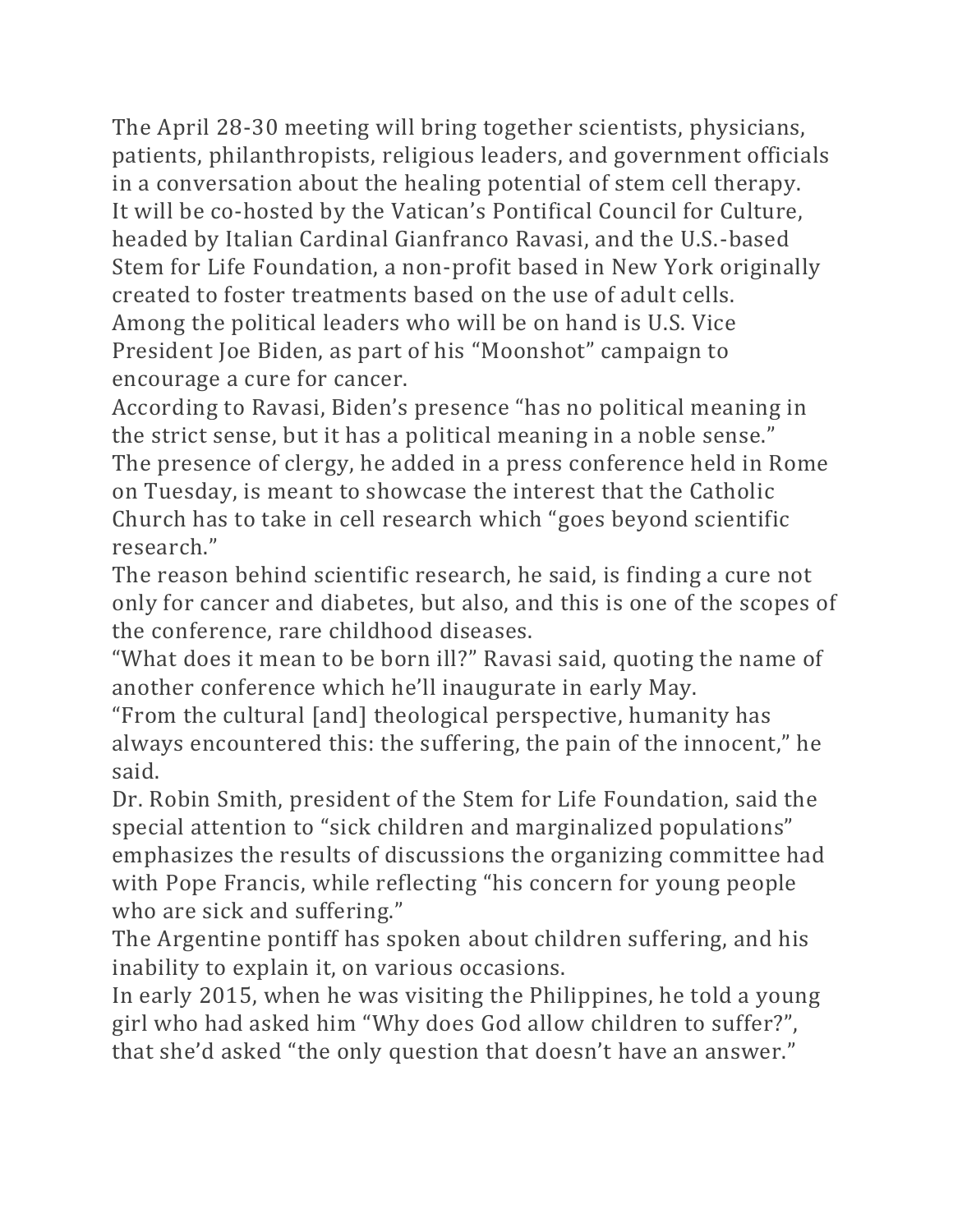Ravasi said he doesn't know what the pope will say in his remarks, adding it's "not hard to imagine" he might touch on children's suffering.

Titled "Cellular Horizons: How Science, Technology, Information and Communication Will Impact Society," this is the third conference on regenerative medicine organized in the Vatican. The first was held in 2011, and the second in 2013.

During his address to the participants in 2011, Pope Benedict XVI announced the Catholic Church's support for adult stem cell research.

"It opens up possibilities for healing chronic degenerative illnesses," he said at the time.

The Catholic Church supports research using adult stem cells, which are gleaned from most tissues in the body. However, it's long been against research or therapies that involve the destruction of embryos, which the Church regards as human life.

According to Smith, science essentially has already resolved that debate. Pioneers in the field who initially thought embryos would be more promising, she said, have since realized that it's not so.

Smith said that today there are more than 5,000 clinical trials employing adult stem cells, but only 38-40 using embryonic cells. Ravasi added that the Church's position has already been stated and is not under debate, but said this doesn't rule out dialogue even with those who decide to follow other paths.

Biden's 25-minute address represents the latest stop on his "Moonshot" campaign to eliminate cancer, which has taken him to Duke University, the University of Pennsylvania, and Johns Hopkins University.

The vice president announced last October that he would pursue a "moonshot" effort to cure cancer instead of seeking the presidency, and President Barack Obama announced the initiative during his January State of the Union address. His administration has asked Congress to devote \$1 billion to double the rate of progress toward a cancer cure.

Biden's talk will precede the pope's, so the two are expected to at least shake hands. Sources have told Crux that no private meeting is